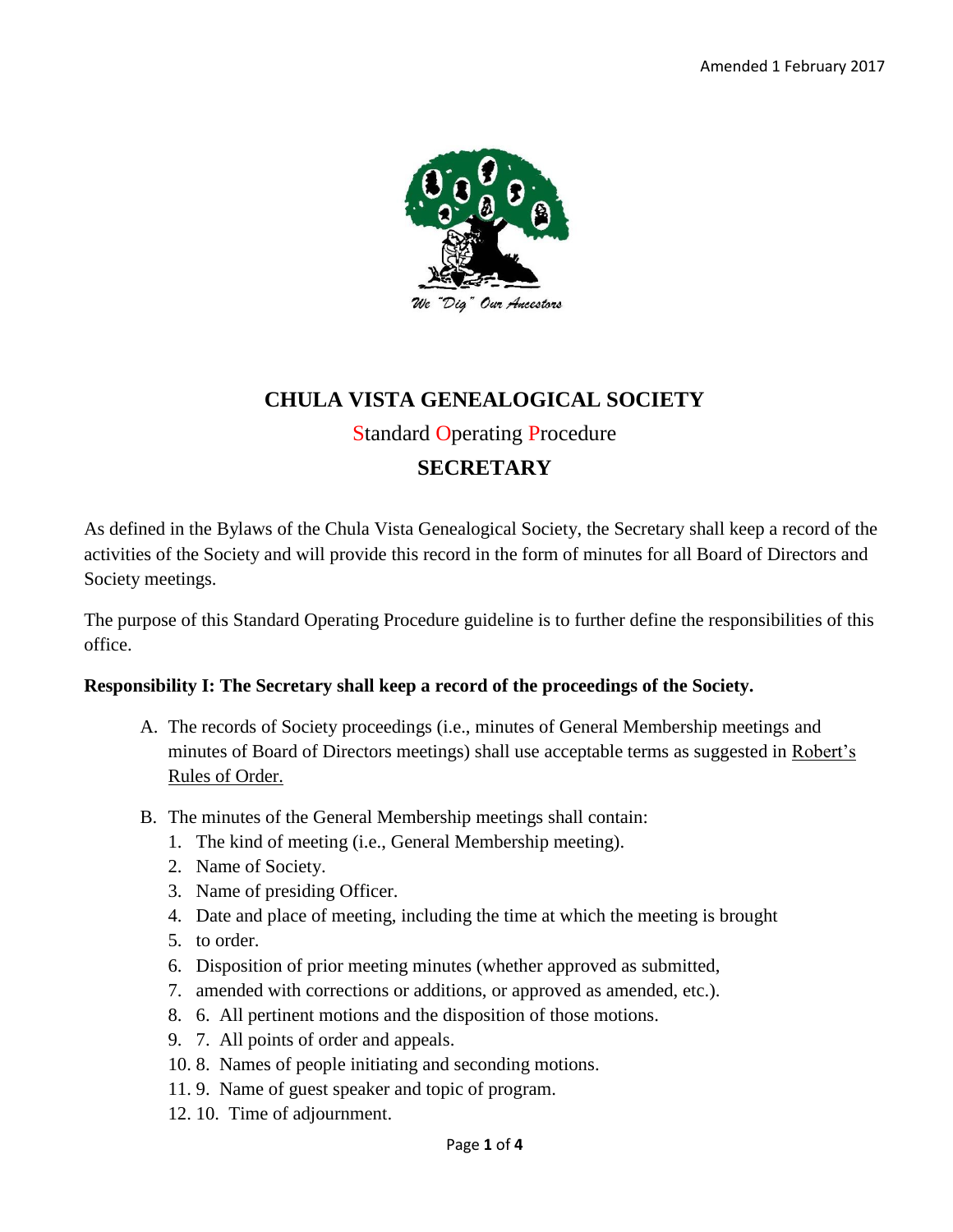- C. The minutes of the Board of Directors meeting shall contain:
	- 1. The kind of meeting (i.e., Board of Directors meeting).
	- 2. Name of Society.
	- 3. Name of presiding Officer.
	- 4. Date and place of meeting, including the time at which the meeting is brought to order.
	- 5. Board members who are present and those who are absent and whether a quorum is declared.
	- 6. Guests who are attending the Board meeting.
	- 7. Disposition of prior meeting minutes (whether approved as submitted, amended with corrections or additions, or approved as amended, etc.).
	- 8. All pertinent motions and the disposition of those motions.
	- 9. All points of order and appeals.
	- 10. Names of people initiating and seconding motions.
	- 11. All items requiring follow-up action and the people responsible for the follow-up.
	- 12. Time of adjournment.
- D. Once the minutes have been written, the Secretary shall forward them to the Board for review with corrections to be made within five (5) days. After the minutes have been reviewed and corrected, they shall be posted, pending the Board's approval at the following Board meeting. The approved minutes shall then be sent to the Webmaster, the Society Historian and a copy filed in the Society's cabinet located adjacent our collection in the Library.
- E. In the course of taking meeting minutes, the Secretary should keep in mind:
	- 1. The minutes must reflect the business transacted at the meeting.
	- 2. A summary of discussion on an item may be included in the minutes.
	- 3. Personal opinions are not a part of the meeting record.
	- 4. Proceedings may be interrupted by the Secretary to seek clarification or repetition of information that will go into the meeting record.
	- 5. Tape recordings of the meeting may be authorized.

### **Responsibility II: Except for those records specifically assigned to others, the Secretary shall be in charge of the maintenance and organization of Society records that are necessary for the Society to function.**

- A. The Secretary shall compile a reference notebook for the Board of Directors, which shall include the following information:
	- 1. Current Society Bylaws.
	- 2. Current Standing Rules.
	- 3. Current SOP documents for all Board member positions
	- 4. Log of policy changes to the Bylaws and Standing Rules.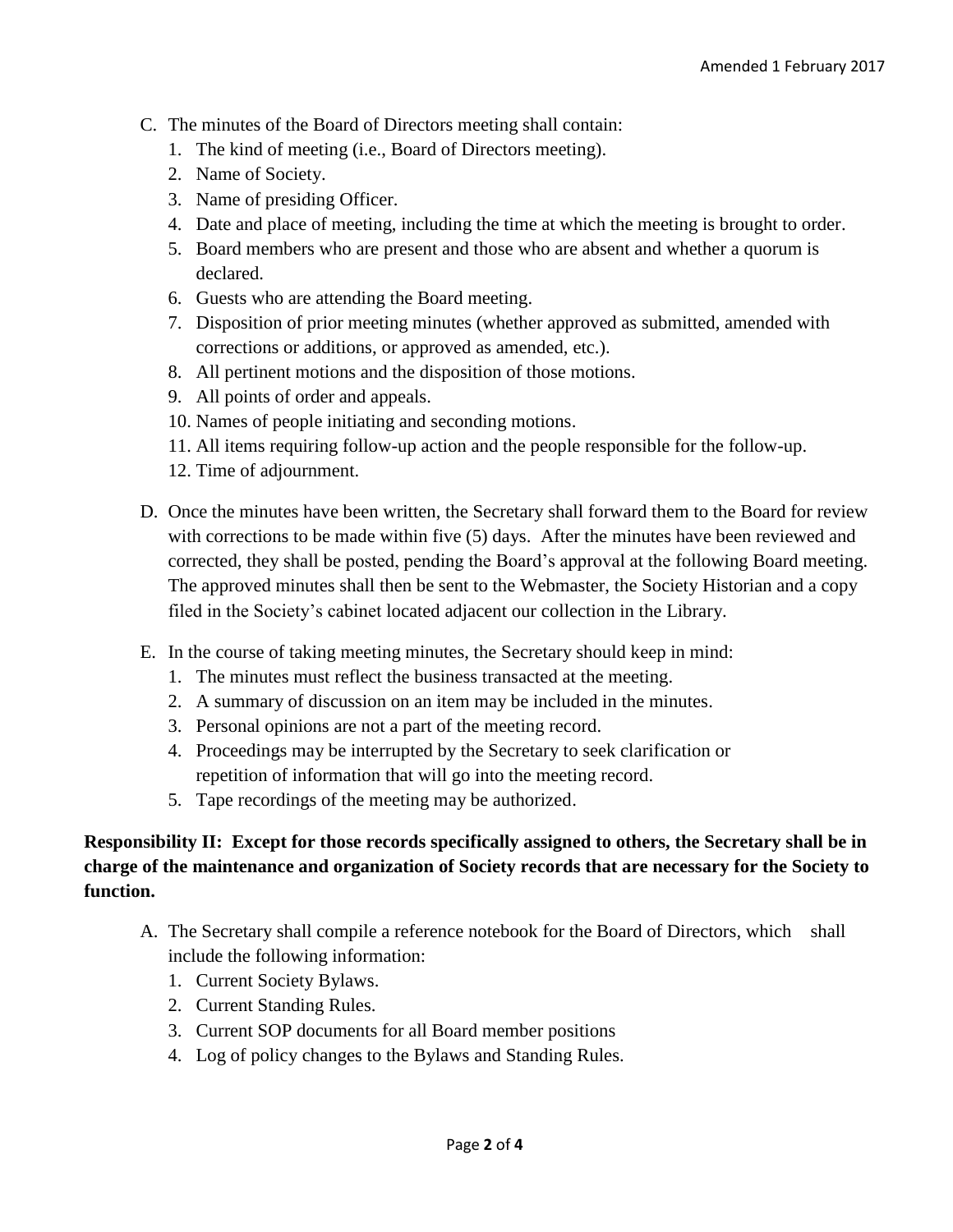- B. In addition to the notebook compiled for the Board of Directors, the Secretary shall also have:
	- 1. Originals or copies of all Society contracts, renewal dates, and legal instruments
	- 2. Originals or copies of Articles of Incorporation
	- 3. Originals or copies of application for Society's nonprofit status
	- 4. Originals or copies of Memorandum of Understanding (MOU) with the Chula Vista Public Library
	- 5. Inventory list of all equipment belonging to the Society and the people in possession of the equipment

### **Responsibility III: The Secretary shall be responsible for initiating or replying to whatever correspondence is necessary to support Society business or activities.**

- A. He/she (or a designee) shall be responsible for picking up mail from the Society mailbox, #3024, located at the U. S. Post Office, 340 Oxford St., Chula Vista on a regular basis and shall have an email address on file at that branch for mail notifications.
	- 1. He/she shall distribute the mail to the appropriate person in a timely manner.
	- 2. If there is a question about directing incoming mail to the appropriate Officer or Committee Chairperson, the Secretary shall seek direction from the President and follow that advice.
	- 3. Membership applications and dues shall be given to the Second Vice-President. It shall be the Second Vice-President's responsibility to give the money to the Treasurer.
- B. He/she shall provide timely responses to any incoming correspondence.
- C. He/she shall initiate letters on behalf of the Society (i.e., thank you for services/support, request for information, etc.).
- D. He/she may be called upon to review and approve all correspondence that is sent out under the auspices of the Society.
- E. He/she shall keep a file of all official Society correspondence.

#### **Responsibility IV: The Secretary shall absorb additional related duties that support the business functions of the Society.**

- A. The Secretary shall be, with the approval of the President, one of the signers of the Society's checks.
- B. The Secretary shall be a cosigner with the President on all contracts entered into by the Society.
- C. The Secretary shall advise the President in developing the monthly Board meeting agenda.
- D. The Secretary shall be familiar with all the business of the Society, its finances, Bylaws and Standing Rules, policies, objectives, and programs.
- E. The Secretary shall make every effort to attend every Society Board and General Membership meeting.